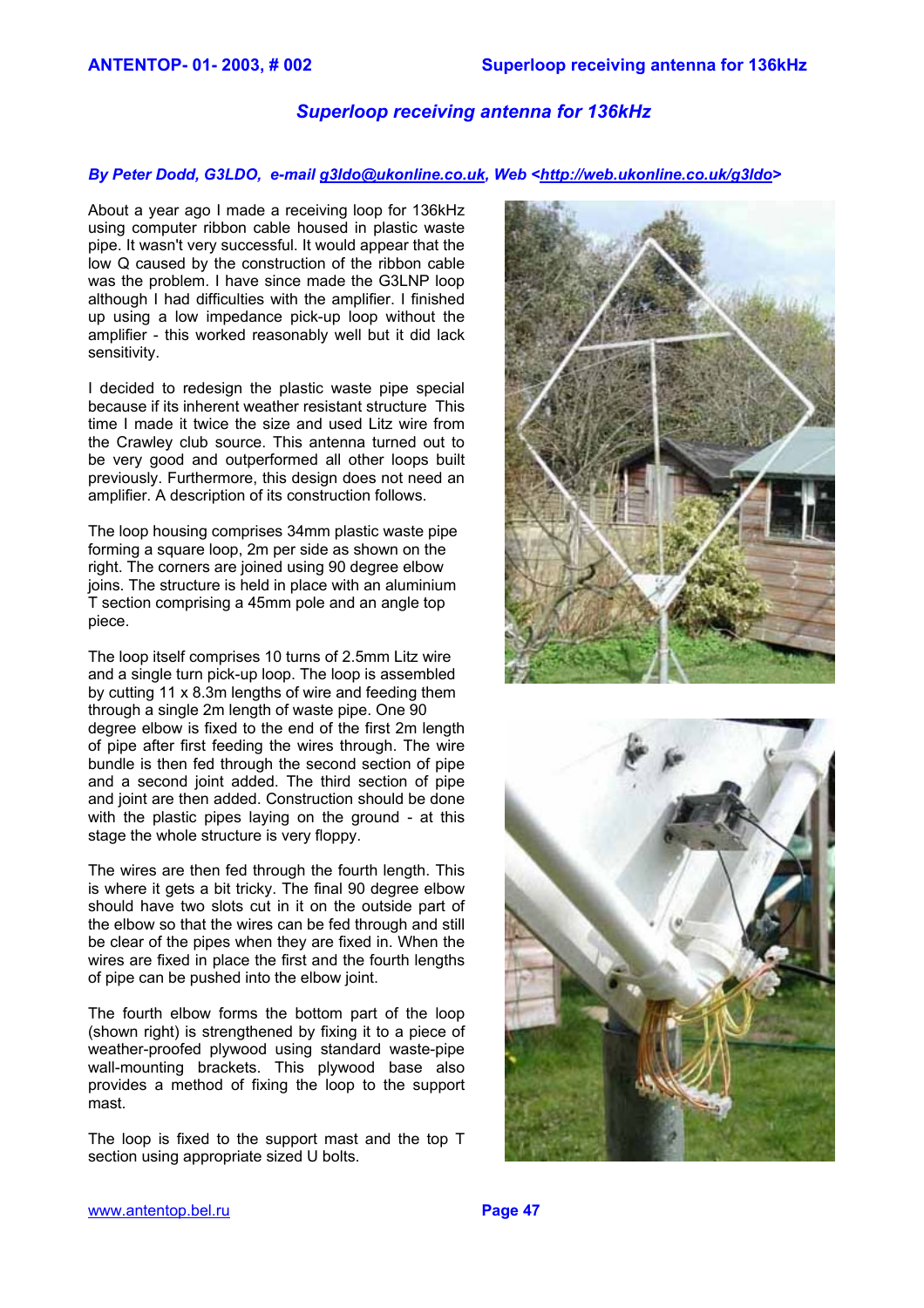#### **ANTENTOP- 01- 2003, # 002 Superloop receiving antenna for 136kHz**

**Peter, G3LDO** 

Each of the wires has now to stripped of insulation and tinned. They also have to be identified using a multimeter so that they can be connected together to form a continuous 10 turn loop. The 11th turn, the pick up loop, is connected to the receiver coax feed. I used connector blocks in the prototype because of the rather experimental nature of the project. They are sprayed with spray grease to prevent corrosion. You could solder the wires together with a shrink wrap cover.

The main loop is resonated with a mixture of 6 x 150pF fixed capacitors and a 500pF variable (meshed about two-thirds) giving a resonating capacity of around 1200pF. The whole of the bottom of the loop is wrapped in plastic sheet, held in place with clothes pegs, to keep out the rain

If you can't find Litx wire you could use PVC insulated wire. The Litz wire used here has a wire diameter of approximately 1.5mm; the diameter including the insulation is 2.5mm. If you use electrical wire check that it has an insulating thickness of at least 0.5mm because, with this construction the insulator material determines the wire spacing. The wire should also be fairly soft and flexible to ease construction.

*Additional from Peter to the article:* I find that Litz wire for the loop was not as good as I thought at first. The performance of Litz wire can be badly affected by damp and humidity. Moisture can be trapped in the plastic tubing and I have found that electrical wire with as thick as insulation as possible is best. You could reduce the number of turns and increase the capacitance if necessary.

### **Peter also is the author from several excellent books. I want to present the books below. Sure, every one will enjoy these books! I.G.**

*The Low Frequency Experimenter's Handbook:*  In the summer of 1996 the frequency band 71.6 to 74.4kHz came available to UK amateurs as an experimental band for a limited period. It was available by special permit (Notice of Variation) until June 1999. (since then the 73kHz NoV has been extended until June 2003). On January 30th 1998 a new low frequency band of 135.7 to 137.8kHz was allocated to radio amateurs in the UK followed by an increasing number of countries throughout Europe and Canada. To meet the increasing demand for information on LF the LF Experimenters Handbook was produced and is a collection of articles written by individuals (in a similar style the the popular *ARRL Antenna Compenduim* series. The book is divided into several sections, each covering a specific topic; *i.e.* receivers, transmitters, antennas, specialist modes and measurement. Of the constructional articles shown in this book very few have previously been published.

*The Antenna Experimenter's Guide* (second edition) is mainly concerned with measurement (impedance, resonance and field strength, including beam pattern measurement) although there are chapters on antenna and mast construction. In addition there are chapters on experimental antennas and antenna modelling and antenna modelling software. The book also includes some computer listings of programs for measuring antenna impedance and antenna polar diagrams.

*Backyard Antennas*: This is a practical book on antenna construction and how to overcome the limitations of suburban locations. It contains 10 chapters on Centre-fed antennas, End-fed and Marconi antennas for HF and LF, Matching and tuning, Loops and slot antennas for HF, Small rotary beams for HF, VHF and UHF antennas, Antenna materials, construction and supports, transmissions lines and Baluns and Estimating and measuring antenna performance. This book now is due for a reprint, which will include a printed update.

*Amateur Radio Mobile Radio:* The technology of both vehicles and radio has changed considerable since a book on mobile amateur radio was last published. This book addresses the problems of installing radio equipment in a modern vehicle and finding somewhere to fix the antenna. It also covers Maritime Mobile, bicycle mobile and pedestrian mobile. This book was published early November. See [Mobile Addendum](http://web.ukonline.co.uk/g3ldo/Mobile.htm) for technical updates.

These books are available from the RSGB, see the RSGB Website at: <http://www.rsgb.org/> (book sales)

They are also available from the ARRL bookshop at <http://www.arrl.org/> ( RSGB Publications).

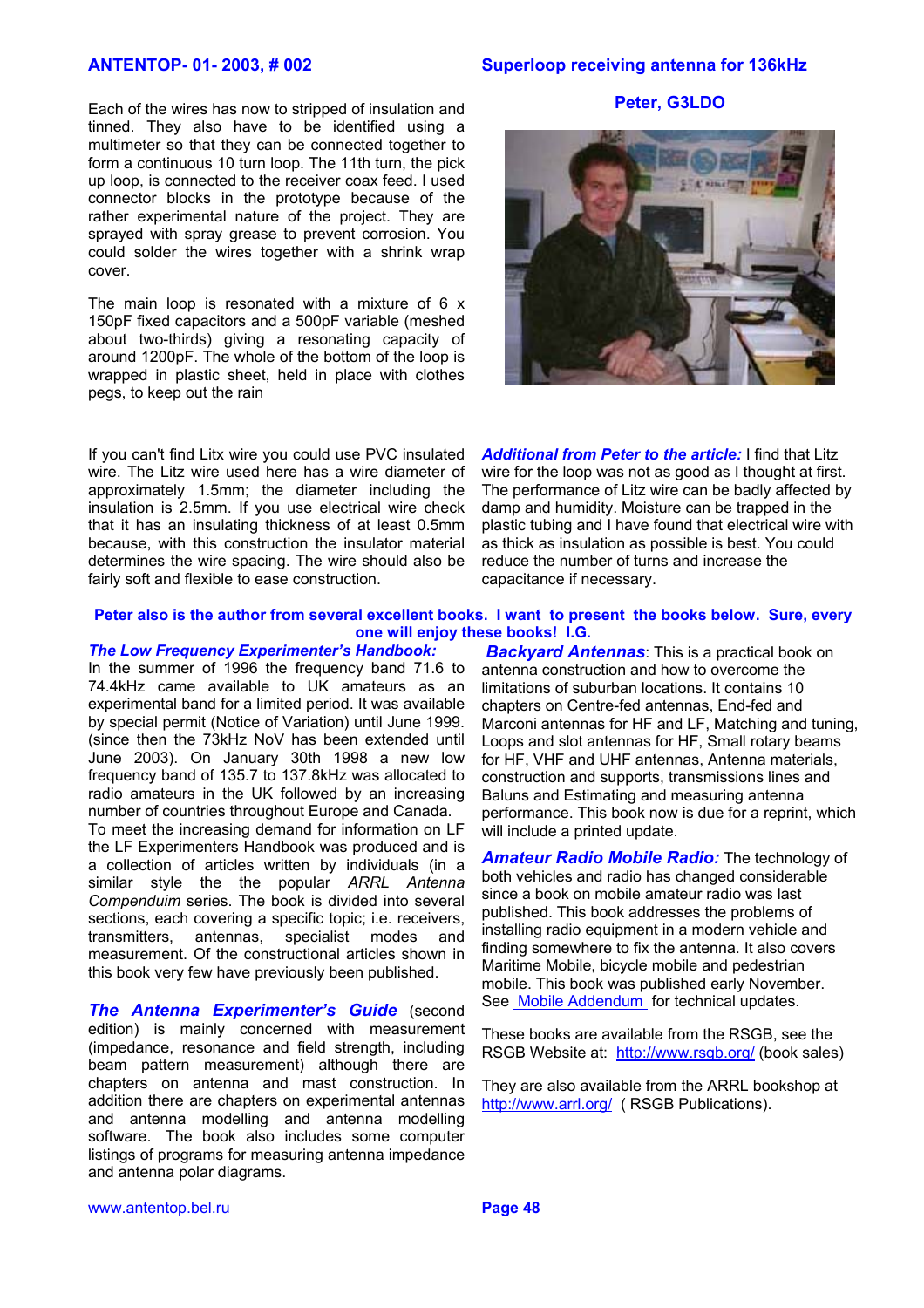# **Measuring the earth resistance of an LF-antenna system**

There were some requests for info on the way I measured the earth resistance of my antenna system. In 1988 I made an impedance bridge with a noise source. (See the circuit diagram below.) Most bridges of this type have a transformer between the noise amplifier and the bridge circuit. But I found it impossible to make the bridge frequency independent up to 30MHz. By putting the transformer between the bridge circuit and the detector I managed to make the readings reliable up to 30MHz. When the bridge is used at LF only the matter of frequency compensation does not arise.

For measuring earth resistance I connect the bridge between the bottom end of the loading coil and the earth connection, after disconnecting the transmitter from the coil. The X-control is left at the zero (centre) position. (C2 is then equal to C1). The detector is tuned to the frequency f0 where the earth resistance is to be measured and the vacuum capacitor in parallel with the loading coil (or the coil itself) and R3 of the bridge varied for minimum noise. The minimum is so frequency-dependent that it becomes deeper as the bandwidth of the receiver is reduced! The total resistance of the antenna system can then be read from the R-control R3. But for better accuracy I measure the value of R3 using a digital multimeter. From the value so found I subtract the loss resistance of the loading coil. What remains I call the earth resistance. Of course in that value are also included the radiation resistance and the resistance of the aerial and earth wire, But these quantities are negligible as compared to the earth resistance.

In the earth resistance will also be included losses in the antenna insulation and in the capacitance of the antenna to surrounding objects like trees (no trees in

*By Dick Rollema, PAØSE* 

*Noise bridge* 



my case). But these losses are impossible to separate from the real earth resistance.

Measuring earth resistance at 50Hz has no meaning for the loss at LF because the earth resistance (impedance is more correct) is frequency dependent. At low frequencies the earth acts like a resistor, at high frequencies like a capacitor in parallel with a resistor.

I find the loss resistance of the loading coil as follows. I use my W & G signal generator and tracking selective voltmeter type PSM-5. The generator is connected to a one-turn loop that is positioned at some 35cm from the bottom end of the coil. An oscilloscope probe is connected to the level meter and hung near the top end of the coil. The antenna is replaced by a variable capacitor (broadcast receiver type). The PSM-5 is adjusted to f0 and the variable capacitor tuned for maximum voltage over the coil and its value noted. The PSM-5 is then tuned to the higher frequency f1 and lower frequency f2 where the voltage



[www.antentop.bel.ru](http://www.antentop.bel.ru/) **Page 49**